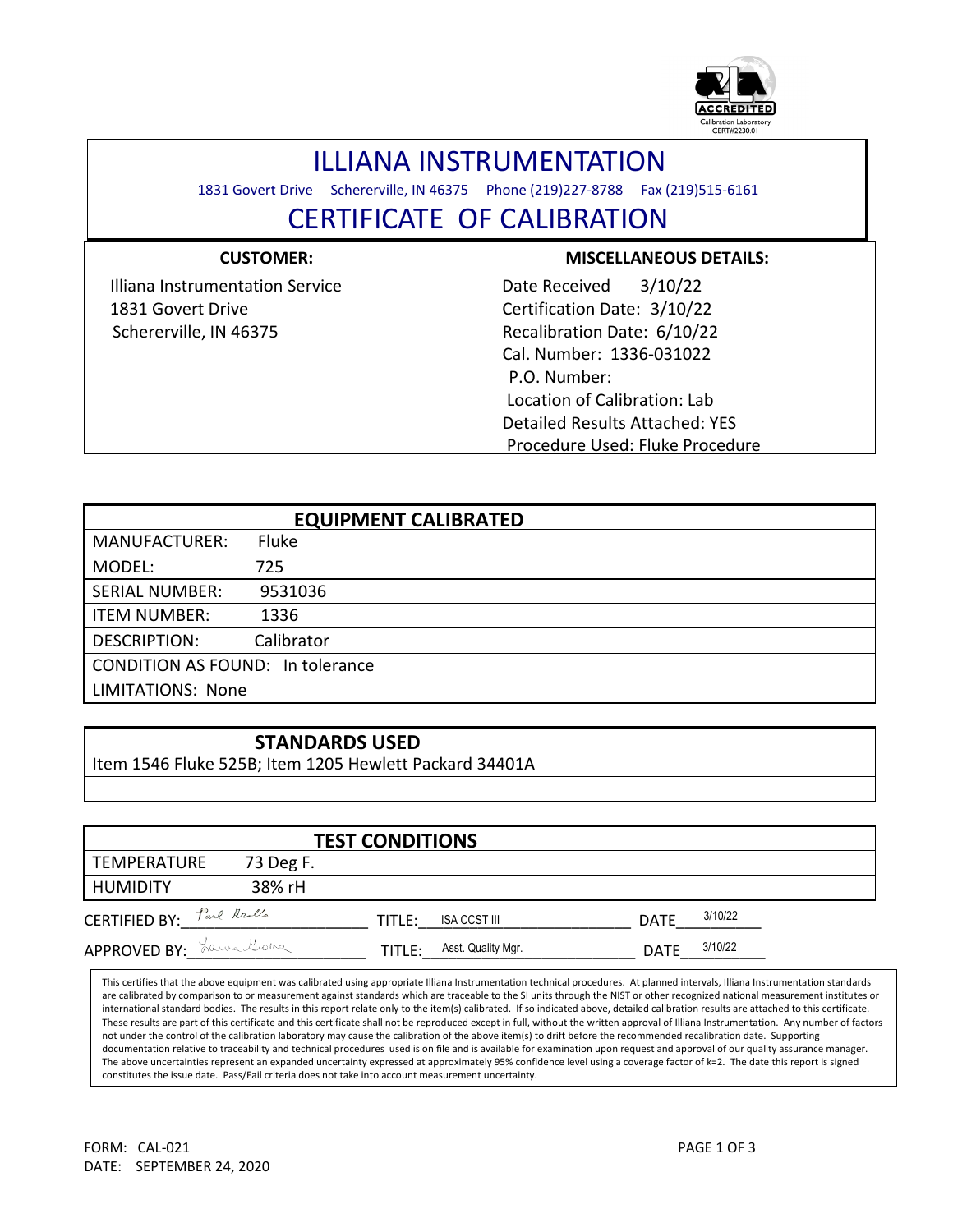| Item                                    | 1336 Fluke 725  |        |          |          |                |               |              |          |
|-----------------------------------------|-----------------|--------|----------|----------|----------------|---------------|--------------|----------|
| Accuracy:                               | Varies By Range |        |          |          |                |               |              |          |
| Date:                                   | 3/10/2022       |        |          |          |                |               |              |          |
| <b>Intentional Offset as Found</b>      | None            |        |          |          |                |               |              |          |
| <b>Intentional Offset as Left</b>       | None            |        |          |          |                |               |              |          |
| Limitations                             | None            |        |          |          |                |               |              |          |
|                                         |                 |        |          |          |                |               |              |          |
| Input range                             | Eng. Units      | Cal Pt | Upper    | lower    | Initial        | Final         | Sensitivity  | Unc.     |
|                                         |                 |        |          |          |                |               | Check        |          |
|                                         |                 |        |          |          |                |               |              |          |
|                                         |                 |        |          |          |                |               |              |          |
| Meas VDC Upper Display                  | VDC             | 0      | 0.002    | $-0.002$ | $\mathbf{0}$   |               | $0$ OK       | 0.000005 |
|                                         |                 | 15     | 15.005   | 14.995   | 14.998         | 14.998 OK     |              | 0.000005 |
|                                         |                 | 30     | 30.008   | 29.992   | 29.997         | 29.997 OK     |              | 0.000005 |
|                                         |                 |        |          |          |                |               |              |          |
| Meas mVDC on lower display              | mDVC            | 0      | 0.02     | $-0.02$  | $\mathbf{0}$   |               | $0$ OK       | 0.0032   |
|                                         |                 | 45     | 45.03    | 44.97    | 45             |               | <b>45 OK</b> | 0.0032   |
|                                         |                 | 90     | 90.04    | 89.96    | 90             |               | <b>90 OK</b> | 0.0032   |
|                                         |                 |        |          |          |                |               |              |          |
|                                         |                 | 0      |          |          | $\overline{0}$ |               |              |          |
| Lower diplay voltage measure            | VDC             |        | 0.002    | $-0.002$ |                |               | $0$ OK       | 0.000005 |
|                                         |                 | 10     | 10.004   | 9.996    | 9.998          | 9.998 OK      |              | 0.000005 |
|                                         |                 | 20     | 20.006   | 19.994   | 19.998         | 19.998 OK     |              | 0.000005 |
|                                         |                 |        |          |          |                |               |              |          |
| Meas mADC 30 mADC upper display         | mADC            | 4      | 4.003    | 3.997    | $\overline{a}$ |               | $4^\circ$ OK | 0.0016   |
|                                         |                 | 12     | 12.005   | 11.995   | 11.999         | 11.999 OK     |              | 0.0016   |
|                                         |                 | 24     | 24.007   | 23.993   | 23.998         | 23.998 OK     |              | 0.0057   |
|                                         |                 |        |          |          |                |               |              |          |
|                                         | <b>mADC</b>     | 4      |          |          |                |               |              |          |
| Meas mADC 30 mADC lower display         |                 |        | 4.003    | 3.997    | $\overline{a}$ |               | 4 OK         | 0.0016   |
|                                         |                 | 12     | 12.005   | 11.995   | 11.999         | 11.999 OK     |              | 0.0016   |
|                                         |                 | 24     | 24.007   | 23.993   | 23.999         | 23.999 OK     |              | 0.0057   |
|                                         |                 |        |          |          |                |               |              |          |
| Frequency source lower display          | kHz             | 10     | 10.025   | 9.975    | 9.999          | 9.999 OK      |              | 0.0033   |
|                                         |                 |        |          |          |                |               |              |          |
|                                         |                 |        |          |          |                |               |              |          |
| Lower display 4 wire resistance measure | Ohms            | 15     | 15.1     | 14.9     | 15.01          | 15.01 OK      |              | 0.025    |
|                                         |                 | 350    | 350.1    | 349.9    | 350.02         | 350.02 OK     |              | 0.025    |
|                                         |                 | 500    | 500.5    | 499.5    | 500            | <b>500 OK</b> |              | 0.049    |
| Lower display 3 wire RTD measure        | Ohms            | 350    | 350.2    | 349.8    | 350.03         | 350.03 OK     |              | 0.049    |
|                                         |                 |        |          |          |                |               |              |          |
| Measure K                               | С               | $-180$ | $-179.4$ | $-180.6$ | $-180.3$       | $-180.3$ OK   |              | 0.17     |
| Measure K                               | C               | 0      | 0.6      | $-0.6$   | $-0.1$         | $-0.1$ OK     |              | 0.17     |
| Measure K                               | C               | 400    | 400.6    | 399.4    | 399.8          | 399.8 OK      |              | 0.17     |
|                                         |                 |        |          |          |                |               |              |          |
| Measure K                               | C               | 800    | 800.8    | 799.2    | 799.8          | 799.8 OK      |              | 0.17     |
| Measure K                               | C               | 1000   | 1001     | 999      | 999.8          | 999.8 OK      |              | 0.17     |
| Measure K                               | C               | 1300   | 1301.3   | 1298.7   | 1299.8         | 1299.8 OK     |              | 0.17     |
|                                         |                 |        |          |          |                |               |              |          |
| Simulate K                              | С               | $-180$ | $-179.4$ | $-180.6$ | $-179.7$       | $-179.7$ OK   |              | 0.16     |
| Simulate K                              | C               | 0      | 0.6      | $-0.6$   | 0.2            |               | 0.2 OK       | 0.16     |
| Simulate K                              | C               | 400    | 400.6    | 399.4    | 400.2          | 400.2 OK      |              | 0.16     |
| Simulate K                              | C               | 800    | 800.8    | 799.2    | 800.1          | 800.1 OK      |              | 0.16     |
| Simulate K                              | C               | 1000   |          |          |                |               |              |          |
|                                         |                 |        | 1001     | 999      | 1000.1         | 1000.1 OK     |              | 0.16     |
| Simulate K                              | С               | 1300   | 1301.3   | 1298.7   | 1300           | 1300 OK       |              | 0.16     |
|                                         |                 |        |          |          |                |               |              |          |
| Measure J                               | С               | $-200$ | $-199.4$ | $-200.6$ | $-200.3$       | $-200.3$ OK   |              | 0.15     |
| Measure J                               | С               | 0      | 0.6      | $-0.6$   | $-0.1$         | $-0.1$ OK     |              | 0.15     |
| Measure J                               | С               | 300    | 300.6    | 299.4    | 299.9          | 299.9 OK      |              | 0.15     |
| Measure J                               | C               | 600    | 600.6    | 599.4    | 599.8          | 599.8 OK      |              | 0.15     |
| Measure J                               | C               | 900    | 900.9    | 899.1    | 899.9          | 899.9 OK      |              | 0.15     |
| Measure J                               | С               | 1200   | 1201.2   | 1198.8   | 1199.8         | 1199.8 OK     |              | 0.15     |
|                                         |                 |        |          |          |                |               |              |          |
|                                         |                 |        |          |          |                |               |              |          |
| Simulate J                              | С               | $-200$ | $-199.4$ | $-200.6$ | $-199.6$       | $-199.6$ OK   |              | 0.13     |
| Simulate J                              | C               | 0      | 0.6      | $-0.6$   | 0.2            |               | 0.2 OK       | 0.13     |
| Simulate J                              | С               | 300    | 300.6    | 299.4    | 300.2          | 300.2 OK      |              | 0.13     |
| Simulate J                              | С               | 600    | 600.6    | 599.4    | 600.2          | 600.2 OK      |              | 0.13     |
| Simulate J                              | C               | 900    | 900.9    | 899.1    | 900.1          | 900.1 OK      |              | 0.13     |
| Simulate J                              | C               | 1200   | 1201.2   | 1198.8   | 1200.1         | 1200.1 OK     |              | 0.13     |
|                                         |                 |        |          |          |                |               |              |          |
|                                         |                 |        |          |          |                |               |              |          |